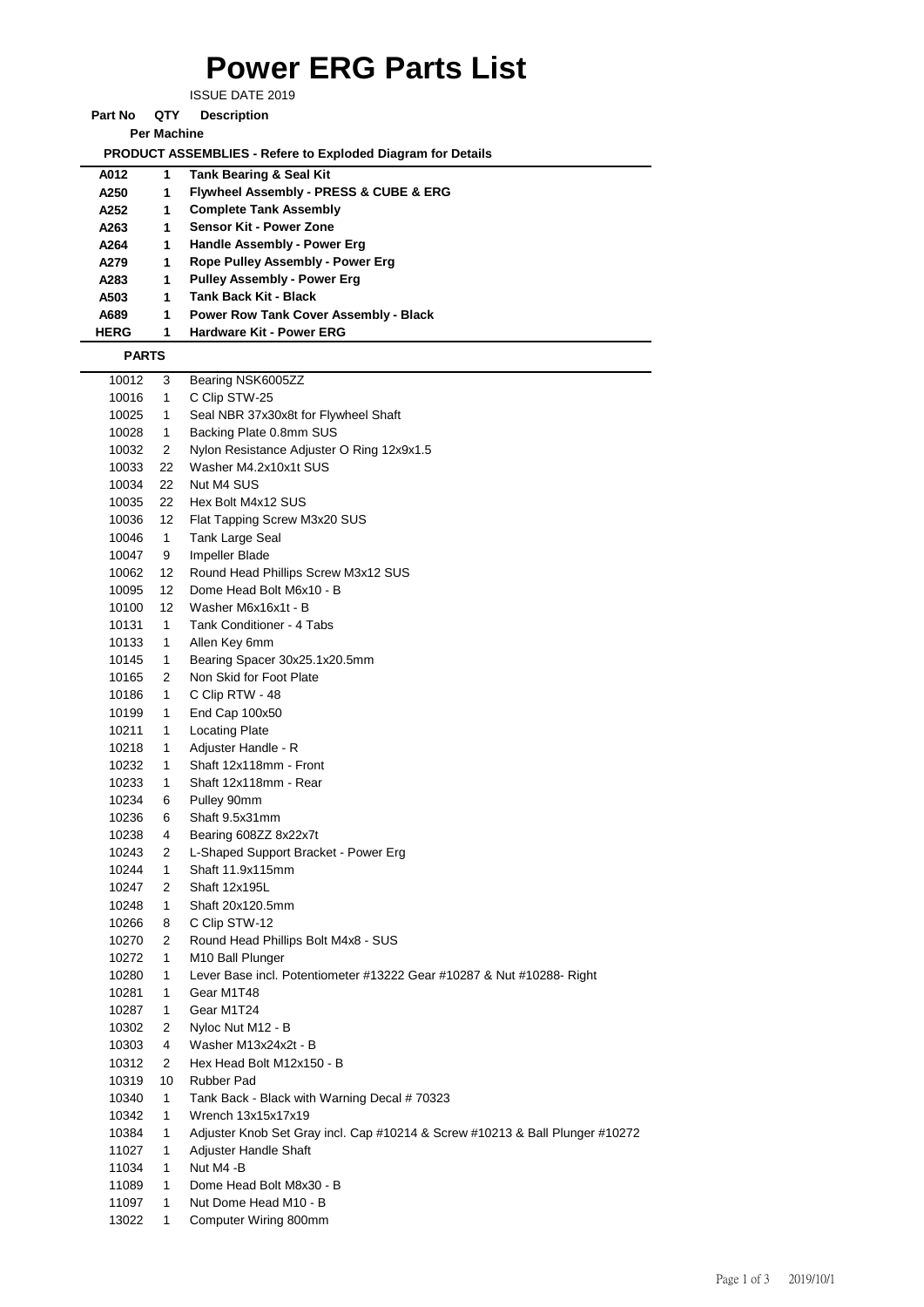| Per Machine |                |                                                                                |  |  |  |  |  |  |
|-------------|----------------|--------------------------------------------------------------------------------|--|--|--|--|--|--|
| 13030       | 1              | Adjuster PP Tank Ring 358x10 - Black                                           |  |  |  |  |  |  |
| 13125       | 1              | Sensor Lead 45cm DT                                                            |  |  |  |  |  |  |
| 13229       | 1              | Level Wiring 900mm                                                             |  |  |  |  |  |  |
| 13232       | 1              | Computer Wiring 450mm                                                          |  |  |  |  |  |  |
| 13245       | 1              | PC Tank Cover with Decal #15006 & Triangle plate #13046 & Bolts #65992 - Black |  |  |  |  |  |  |
| 13322       | 1              | Potentiometer with Hex Nuts #10288 & Wiring 350mm                              |  |  |  |  |  |  |
| 13619       | 22             | Dome Head Bolt M6x15 - B                                                       |  |  |  |  |  |  |
| 15016       | 2              | End Cap 11mm                                                                   |  |  |  |  |  |  |
| 15044       | 1              | Tank Outer Cover Ring - Black                                                  |  |  |  |  |  |  |
| 15203       | 1              | PVC Cover Left with Decal #15002 - Power Erg                                   |  |  |  |  |  |  |
| 15204       | 1              | PVC Cover Right with Decal #15002 - Power Erg                                  |  |  |  |  |  |  |
| 15209       | 1              | PVC Cover Rear - Power Zone                                                    |  |  |  |  |  |  |
| 15401       | 1              | Upper Main Frame Complete - Power Erg Orange                                   |  |  |  |  |  |  |
| 15402       | 1              | Lower Main Frame Complete - Power Erg Orange with Decal # 13632&13634          |  |  |  |  |  |  |
| 15403       | 1              | Foot Plate & Rubber Pad #10165 & Non Skid #10319 & Decal#15017                 |  |  |  |  |  |  |
| 15404       | 4              | Pulley Cover - Power Erg                                                       |  |  |  |  |  |  |
| 15913       | 4              | Washer M8x16x1t - B                                                            |  |  |  |  |  |  |
| 16401       | 1              | Upper Main Frame Complete - Power Erg Gray                                     |  |  |  |  |  |  |
| 16402       | 1              | Lower Main Frame Complete - Power Erg Gray with Decal #13632&13634             |  |  |  |  |  |  |
| 20007       | 2              | Foot Levelers M8x30 Hardened Rubber                                            |  |  |  |  |  |  |
| 20150       | 1              | Dome Head Bolt M10x15                                                          |  |  |  |  |  |  |
| 20307       | 1              | Tank Plug Black with O-ring #10039                                             |  |  |  |  |  |  |
| 21150       | 2              | Dome Head Bolt M10x15 - B                                                      |  |  |  |  |  |  |
| 23924       | $\mathbf{1}$   | Grub Screw M6x10 - B                                                           |  |  |  |  |  |  |
| 53959       | 2              | Counter Sunk Bolt M3x8 - SUS                                                   |  |  |  |  |  |  |
| 60145       | 2              | Frame Plug 38.1mm                                                              |  |  |  |  |  |  |
| 62807       | 10             | Dome Head Bolt M8x15 - B                                                       |  |  |  |  |  |  |
| 62811       | 2              | Dome Head Bolt M8x45 - B                                                       |  |  |  |  |  |  |
| 62855       | 2              | Dome Head Bolt M8x55 - B                                                       |  |  |  |  |  |  |
| 65693       | 2              | Dome Head Bolt M5x15 - B                                                       |  |  |  |  |  |  |
| 65910       | 3              | Nyloc Nut M10 - B                                                              |  |  |  |  |  |  |
| 65918       | 2              | Dome Head Bolt M10x60 - B                                                      |  |  |  |  |  |  |
| 65921       | 9              | Washer M8.5x19x1.6t - B                                                        |  |  |  |  |  |  |
| 65931       | 4              | Nyloc Nut M8 - B                                                               |  |  |  |  |  |  |
| 65949       | 14             | Washer M10x21x2t - B                                                           |  |  |  |  |  |  |
| 65962       | 9              | Dome Head Bolt M10x25 - B                                                      |  |  |  |  |  |  |
| 66070       | 2              | <b>Transport Wheel</b>                                                         |  |  |  |  |  |  |
| 70303       | 1              | Flywheel - E316/VX2/E520/VX3                                                   |  |  |  |  |  |  |
| 70315       | 1              | Magnetic Ring & Rare Earth Magnet #60124                                       |  |  |  |  |  |  |
| 70321       | 1              | Tank Plug Black with O-ring #10039 & Decal #70322                              |  |  |  |  |  |  |
| 70933       | 1              | LCD for Bluetooth Auto-Adjust Monitor                                          |  |  |  |  |  |  |
| 73082       | 3              | Washer 10.2x30x3t SUS Same as 10138                                            |  |  |  |  |  |  |
| 73115       | 1              | Round Head Phillips Screw M4x12                                                |  |  |  |  |  |  |
| 73116       | 1              | Sensor Bracket - Power Cube                                                    |  |  |  |  |  |  |
| 74109       | 14             | <b>Bungee Pulley with Bearing</b>                                              |  |  |  |  |  |  |
| 74346       | 1              | <b>Computer Stalk</b>                                                          |  |  |  |  |  |  |
| 75313       | 1              | Impeller Shaft 252mm                                                           |  |  |  |  |  |  |
| 84509       | 2              | Dyneema/Bungee Pulley with One Way Bearings #10019                             |  |  |  |  |  |  |
| 84512       | 1              | Bushing 25x35x7t                                                               |  |  |  |  |  |  |
| 84513       | 1              | Bushing 25x35x24.5t                                                            |  |  |  |  |  |  |
| 84515       | 4              | Bushing 20x38.1x16t                                                            |  |  |  |  |  |  |
| 84516       | 2              | Dyneema 5200mm - Power Erg                                                     |  |  |  |  |  |  |
| 84518       | 1              | Bushing 635x625x17.5L                                                          |  |  |  |  |  |  |
| 84519       | $\overline{2}$ | Bungee 6mmx3120mm & Inner Clip #65922 & Hook #65923                            |  |  |  |  |  |  |
|             |                |                                                                                |  |  |  |  |  |  |

1 Console with BLT update - Erg

**Part No QTY Description**